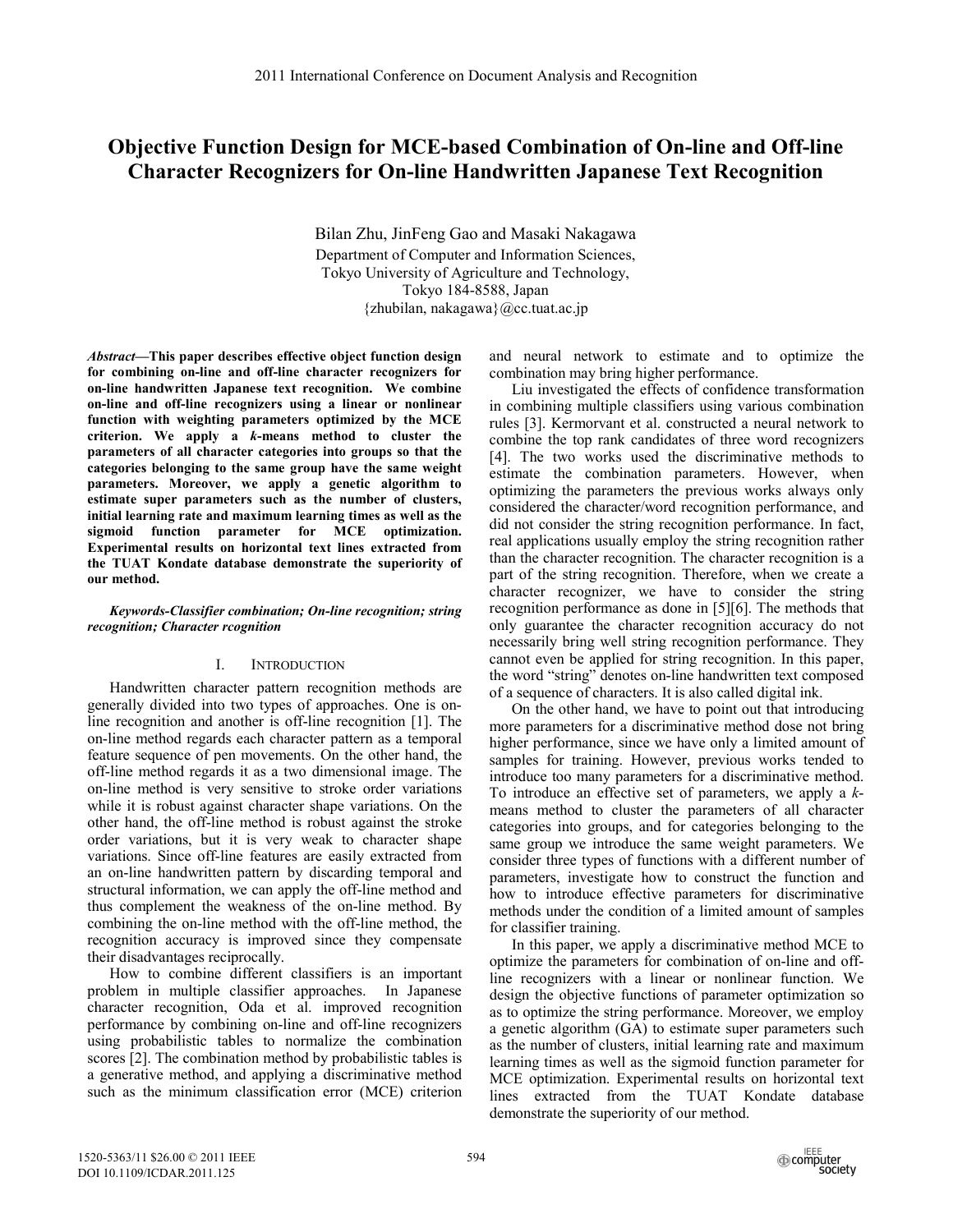The rest of this paper is organized as follows: Section 2 presents an overview of our on-line handwritten text recognition system. Section 3 describes objective function design and introducing the combination parameters. Section 4 describes parameter optimization. Section 5 presents the experimental results, and Section 6 draws conclusion.

## II. RECOGNITION SYSTEM OVERVIEW

We process each on-line handwritten string pattern as follows:

# **(1) Candidate lattice construction.**

Strokes in a string are grouped into blocks (primitive segments) according to the features such as off-stroke (pen lift between two adjacent strokes) distance and overlap of bounding boxes of adjacent strokes. Each primitive segment is assumed to be a character or a part of a character. An offstroke between adjacent blocks is called a candidate segmentation point, which can be a true segmentation point (SP) or a non-segmentation point (NSP). One or more consecutive primitive segments form a candidate character pattern. The combination of all candidate patterns is represented by a candidate lattice.

## **(2) Character pattern recognition.**

For an input pattern, for accelerating on-line and off-line recognitions, we first select 40 top rank candidate classes according to the Euclidean distance to class means using a two layers Euclidean distance coarse classifier. The accumulated accuracy of top 40 candidate classes is mostly over 99.9%. After coarse classification, we apply an on-line recognizer and an off-line recognizer to recognize the input pattern, and obtain two sets of character candidate classes from on-line and off-line recognizers. Each candidate class of each set has a corresponding on-line or off-line recognition score. We combine the two sets of candidate classes considering their recognition scores to output a set of candidate classes to save them into the candidate lattice.

For the on-line recognizer, we extract feature points along the pen-tip trace from pen-down to pen-up. We employ the coordinates of feature points as unary features and the differences in coordinates between the neighboring feature points as binary features. Then we use a MRF model to match the feature points with the states of each character class of candidates and obtain a similarity for each character class. We then select the top character classes with the largest similarities as the output candidates of the fine classifier [7].

For the off-line recognizer, from an on-line character patterns (a sequence of stroke coordinates) we extract directional features: histograms of normalized stroke direction [8]. For coordinate normalization we apply pseudo 2D bi-moment normalization (P2DBMN) [9]. The local stroke direction is decomposed into 8 directions and from the feature map of each direction, 8x8 values are extracted by Gaussian blurring so that the dimensionality of feature vectors is 512. To improve the Gaussianity of feature distribution, each value of the 512 features is transformed by the Box-Cox transformation (also called variable transformation). The input feature vector is reduced from 512D to *n*D by Fisher linear discriminant analysis (FLDA) [10]. Then we use the *n*D feature vectors to create a modified quadratic discriminant function (MQDF) recognizer [11] as follows:

$$
g_2(\mathbf{x}, \mathbf{\omega}_i) = \sum_{j=1}^k \frac{1}{\lambda_{ij}} \left[ \varphi_{ij}^T (\mathbf{x} - \mathbf{\mu}_i) \right]^2 + \frac{1}{\delta} \left\| \mathbf{x} - \mathbf{\mu}_i \right\|^2
$$
  
- 
$$
\sum_{j=1}^k \left[ \varphi_{ij}^T (\mathbf{x} - \mathbf{\mu}_i) \right]^2 + \sum_{j=1}^k \log \lambda_{ij} + (n - k) \log \delta
$$
 (1)

 $\sum_{j=1}$ <sup>*i*</sup>Og  $\lambda_{ij}$ </sup>  $-\sum_{j=1} \int \varphi_{ij}^T (\mathbf{x} - \boldsymbol{\mu}_i) j^2 \, \hat{j} + \sum_{j=1} \log \lambda_{ij} + (n - \hat{j})$ where  $\mu_i$  is the mean vector of class  $\omega_i$ ,  $\lambda_{ij}$  ( $j = 1, ..., k$ ) are the largest eigenvalues of the covariance matrix and  $\varphi_{ij}$  are the corresponding eigenvectors, *k* denotes the number of principal axes and  $\delta$  is a modified eigenvector which is set as a constant. The value of  $\delta$  can be optimized on the training data set, however for a convenience we simply set it as *γλ*<sub>*average* where *λ*<sub>*average* is the average of  $λ_{ij}$  (*i,j* = 1, …, *n*) for</sub></sub> all features of all classes and *γ* is a constant that is larger than 0 and smaller than 1.

According to the previous works [8, 12], the best off-line recognition performance is obtained when *n* is about 160 and *k* is about 50 for the off-line MQDF recognizer. When combining on-line and off-line recognizers and then combining them with linguistic context and geometric features for the string recognition, however, we have found the best combination performance is obtained when *n* is about 90 and *k* is about 10 for the off-line MQDF recognizer. Therefore, we take *n* as 90 and *k* as 10, respectively.

# **(3) Search and recognition.**

We apply the beam search strategy to search the candidate lattice. When searching the paths are evaluated according to the path evaluation criterion proposed in [13] that combines the scores of character recognition, linguistic context and geometric features (character pattern sizes, inner gaps, single-character positions, pair-character positions, candidate segmentation points) with the weighting parameters estimated by the genetic algorithm. This method selects an optimal path as recognition result.

Denote  $X = x_1...x_m$  as successive candidate character patterns of one path, and every candidate character pattern *xi* is assigned candidate class  $C_i$ . Then  $f(X, C)$  is the score of the path  $(X, C)$  where  $C = C_1...C_m$ . The path evaluation criterion is expressed as:

$$
f(\mathbf{X}, \mathbf{C}) = \sum_{i=1}^{m} \left\{ \sum_{h=1}^{S} [\lambda_{h1} + \lambda_{h2}(k_i - 1)] \log P_h \right\} + m\lambda.
$$
 (2)  

$$
\lambda_{71} \log P(g_{j_1} | SP) + \lambda_{72} \sum_{i=1}^{j_1 + k_i - 1} \log P(g_{j_1} | NSP)
$$

where  $P_{\text{h}}$ ,  $h=1,...,6$ , stand for the probabilities of  $P(C_i|C_{i-2}C_i)$ 1),  $P(b_i|C_i)$ ,  $P(q_i|C_i)$ ,  $P(p^u|C_i)$ ,  $P(x_i|C_i)$  and  $P(p^b|C_{i-1}C_i)$ , respectively.  $b_i$ ,  $q_i$ ,  $p^u_i$  and  $p^b_i$  are the feature vectors for character pattern sizes, inner gaps, single-character positions and pair-character positions, respectively.  $g_i$  is the betweensegment gap feature vector.  $P(C_i|C_{i-2}, C_{i-1})$  is the tri-gram probability.  $k_i$  is the number of primitive segments contained in the candidate character pattern  $x_i$ .  $\lambda_{h1}$ ,  $\lambda_{h2}$  (*h*=1~7) and  $\lambda$ are the weighting parameters.  $P(x_i|C_i)$  is estimated by the combination score of the on-line and off-line recognizers. We can also divide it into two parts  $P(x^{on} | C_i)$ ,  $P(x^{off} | C_i)$ where  $x^{on}$  denotes the on-line features of  $x_i$ ,  $x^{off}$  denotes the off-line features of  $x_i$ ,  $P(x^{on} | C_i)$  is estimated by the score of the on-line recognizer and  $P(x^{off})|C_i$  is estimated by the score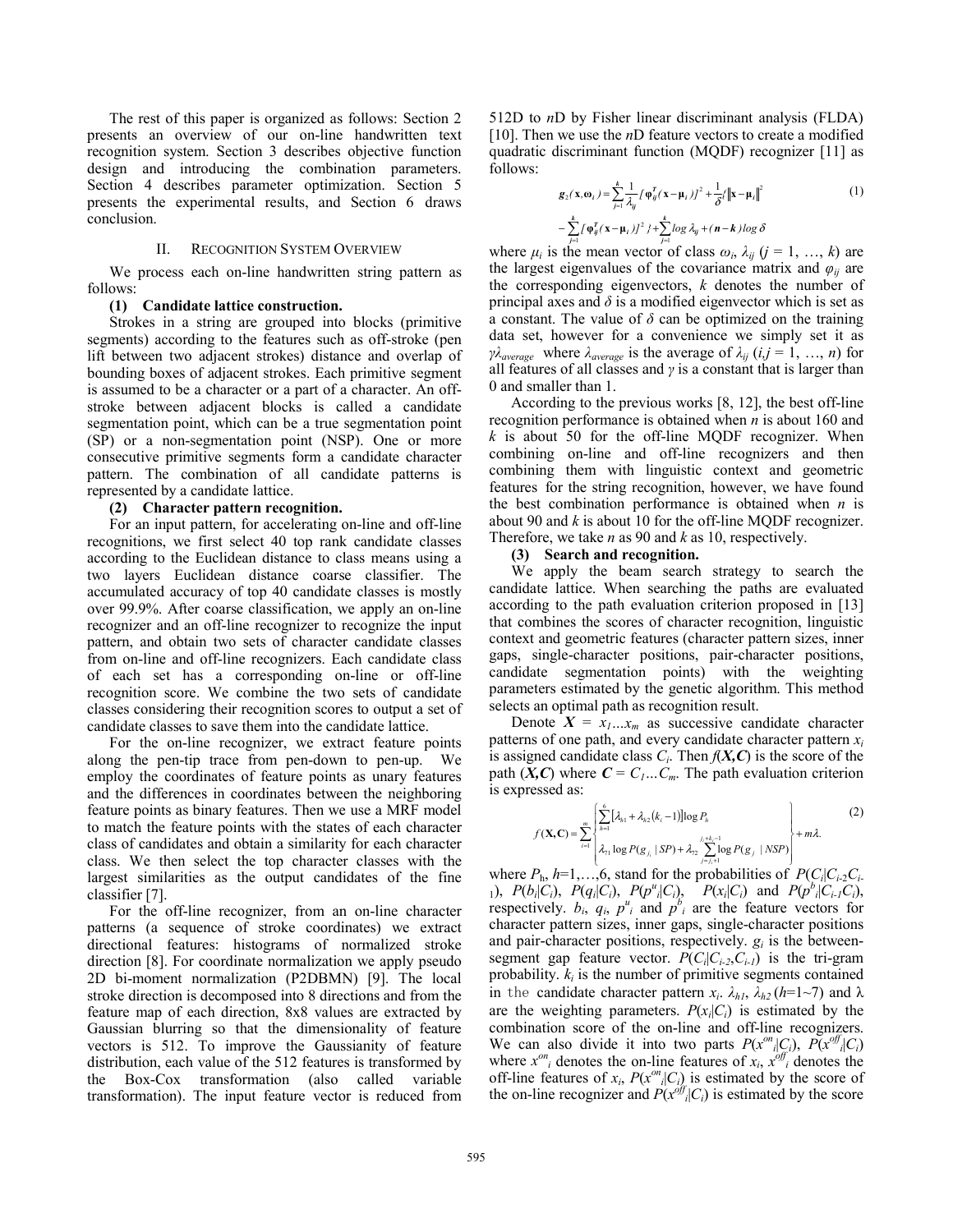of the off-line recognizer. The path evaluation criterion is changed as:

$$
f^{1}(\mathbf{X}, \mathbf{C}) = \sum_{i=1}^{m} \left\{ \frac{\sum_{h=1}^{7} [\lambda_{h1} + \lambda_{h2}(k_{i} - 1)] \log P_{h}}{\lambda_{g1} \log P(g_{j_{i}} | SP) + \lambda_{g2} \sum_{j=j_{i}+1}^{j_{i}+k_{i}-1} \log P(g_{j} | NSP) } \right\} + m\lambda.
$$
 (3)

where  $P_h$ ,  $h=1,\ldots,7$ , stand for the probabilities of  $P(C_i|C_{i-2}C_i)$ 1),  $P(b_i|C_i)$ ,  $P(q_i|C_i)$ ,  $P(p^u_i|C_i)$ ,  $P(x^{on_i}|C_i)$ ,  $P(x^{off_i}|C_i)$  and  $P(p^b|C_{i-1}C_i)$ , respectively.  $\lambda_{h1}$ ,  $\lambda_{h2}$  (*h*=1~8) and  $\lambda$  are the weighting parameters. By the path evaluation criterion we reestimate the combination of the on-line and off-line recognizers.

# III. OBJECTIVE FUNCTION DESIGN AND COMBINATION PARAMETERS

#### *A. Preliminary Investigation*

We made a preliminary investigation before designing the objective functions. We can combine the on-line and offline scores by a linear function as follows:

*Scorekj comb* = *w*1*Scorekj on* + *w*2*Scorekj Score<sup>kj</sup><sub>comb</sub>* =  $w_1$ *Score<sup>kj</sup><sub>on</sub>* +  $w_2$ *Score<sup>kj</sup><sub>off</sub>* stand for the where *Score<sup>kj</sup><sub>oom</sub>*, *Score<sup>kj</sup><sub>on</sub>* and *Score<sup>kj</sup><sub>off</sub>* stand for the combination score, the on-line recognition score and the offline recognition score between the character pattern  $x_k$  $(k=1-P, P$  is the number of patterns) and the character class  $C_j$  ( $j=1$   $\sim$  *Q*, *Q* is the number of the character classes), respectively. These scores indicate the similarities between  $x_k$ and  $C_i$  exp( $\alpha$ *Score*<sup> $k_j$ </sup><sub>comb</sub>) is proportional to the joint probability  $P(x_k, C_i)$  that is explained in detail in the next Section so that  $logP(x_k|C_j)$  is estimated by  $\alpha$ *Score*<sup>*kj*</sup><sub>comb</sub>+log*P*(*C<sub>j</sub>*)-log*β* where *β* is a constant. *w*<sub>1</sub> and *w*<sub>2</sub> are the weighting parameters for combination, and they can be class-independent or class-dependent. When they are class-independent, all character classes share the same pair of  $w_1$  and  $w_2$ . When they are class-dependent, each character class has a pair of  $w_1$  and  $w_2$ , and the number of the pairs of parameters is equal to the number of the character classes.

We can apply the MCE criterion [14] optimized by stochastic gradient descent [15] to find the optimal parameter vector  $w = \{w_1, w_2\}$  by minimizing the following difference between the score of the most confusing character class and that of the correct one:

$$
L_{MCE}(\mathbf{w}, x_k, C_j) = \sigma(\max(Score_{comb}^{kj}) - Score_{comb}^{k})
$$
  
\n
$$
\sigma(x) = (1 + e^{-cx})^{-1}
$$
  
\n
$$
Score_{comb}^{kj} = score \text{ of } x_k \text{ with incorrect character class } C_j
$$
  
\n
$$
Score_{comb}^{kj} = scores \text{ of } x_k \text{ with the correct character class } C_j
$$

where  $\alpha$  is a super parameter for the sigmoid function.

We trained the on-line and off-line character recognizers, the weighting parameters for combination and geometric scoring functions using a Japanese online handwriting database Nakayosi [16]. For scoring linguistic context, we prepared a tri-gram table from the year 1993 volume of the ASAHI newspaper and the year 2002 volume of the NIKKEI newspaper. For training the weight parameters and evaluating the performance of character string recognition, we extracted horizontally written text lines from the database Kondate which were collected from 100 people. We used 75 persons' text lines for training the SVM classifier for the candidate segmentation point probability and the weighting parameters of path evaluation. The performance test for the character recognizers used an on-line Japanese handwriting database called Kuchibue [16] and that for the string recognizer used the text lines of the remaining 25 persons of Kondate. For the string recognizer, the candidate lattice retains 20 candidate classes for each character pattern. Table 1 and Table 2 show the details of the databases. The experiments were implemented on an Intel(R) Xeon(R) CPU W5590 @ 3.36 GHz 3.36 GHz (2 processers) with 12 GB memory.

TABLE I. STATISTICS OF CHARACTER PATTERN DATABASES.

|                                          |                                      | Nakavosi                     | <b>Kuchibue</b>       |
|------------------------------------------|--------------------------------------|------------------------------|-----------------------|
| #writers                                 |                                      | 163                          |                       |
| #characters<br>/each writer              | otal                                 | 11.962                       | 10.403                |
|                                          | Kanii/Kana/<br>Symbol/alpha numerals | .068<br>5.643/5.<br>.085/166 | 5,79973,723<br>816765 |
| #character<br>categories<br>/each writer | otal                                 | 3.356                        | 4.438                 |
|                                          | Kanii/Kana/<br>Symbol/alpha numerals | 2976/169<br>146/62           | 4058/169<br>149/62    |
| #average<br>category<br>characters       | otal                                 | 3.6                          | د.٤                   |
|                                          | Kanii/Kana/<br>Symbol/alpha numerals | .9/30.0<br>4/2               | 5.5/1.0               |

TABLE II. STATISTICS OF TRAINING/TEST TEXT LINES OF KONDATE.

|         | #Text<br>lines | #Character<br>patterns | #Character<br>classes | #Characters<br>per line |
|---------|----------------|------------------------|-----------------------|-------------------------|
| raining |                | -093<br>104.           | 106                   | IU.Z3                   |
| esting  | 511            | 686<br>35.             | 'YU                   | 16.89                   |

Table 3 shows the results where *Rc\_training* is the character recognition rate of training data after applying the on-line and off-line combined recognition, *Rc\_testing* is the character recognition rate of testing data after applying the combined recognition, *Rs\_e1* is the character recognition rate of testing data after applying the string recognition that uses the path evaluation criterion as shown in (2), and *Rs\_e2* is the character recognition rate of testing data after applying the string recognition that uses the path evaluation criterion as shown in (3). The character recognition rate of testing data for the on-line recognizer is 88.66%, and that for the off-line recognizer is 89.21%.

TABLE III. COMPARISON OF CLASS-INDEPENDENT AND CLASS-DEPENDENT WEIGHTING PARAMETERS

| Method           | Class-independent | Class-dependent |
|------------------|-------------------|-----------------|
| Performance      |                   |                 |
| $Rc$ training(%) | 93.85             | 96.48           |
| $Rc$ testing(%)  | 92.00             | 94.45           |
| $Rs$ e1(%)       | 92.10             | 90.09           |
| $Rs\_e2(\%)$     | 92.93             | 92.92           |

From the results, we can see that for the class-dependent weighting parameters the character recognition rates after applying the combination recognition are remarkably higher, but those after applying the string recognition are lower compared with the class-independent weighting parameters. The optimization method for the combination weighting parameters by MCE as shown in Eq. (5) is to optimize the performance of the combined recognizer. Therefore, taking personal weighting parameters for each character class causes the performance of the character classes with a larger number of the training character patterns to have priority, and it lets the combined recognizer to have high recognition rate. However, it causes low performance of the character classes with small number of the training character patterns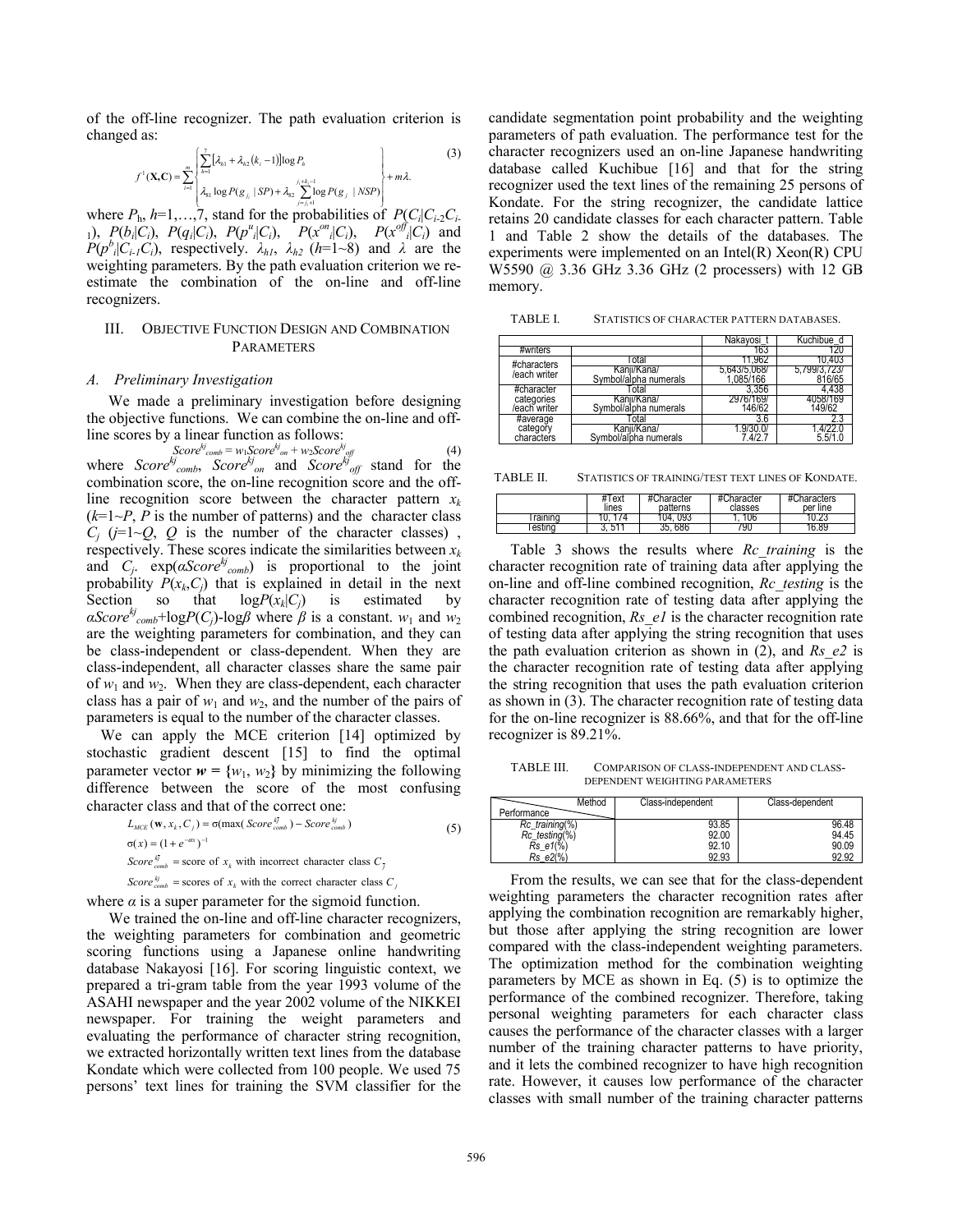and even adding the considerations for the scores of linguistic context and geometric features at the string recognition step cannot save the failures for the character classes with the result of low recognition rate for the string recognition. We can also see that the path evaluation criterion in (3) that re-estimates the combination of on-line and off-line recognitions has brought better recognition accuracies.

# *B. Objective Function*

According to the multinomial logistic regression model, the posterior probability of a character class  $C_i$  is given by:

$$
P(C_j | x_k) = \frac{\exp(\alpha \text{Score}_{comb}^{kj})}{\sum_{j} \exp(\alpha \text{Score}_{comb}^{j}) + \exp(\alpha \text{Score}_{comb}^{j})}.
$$
 (6)

For the scores  $Score_{comb}^{kj}$  other than the largest score  $\max(Score_{comb}^{k\bar{j}})$ ,  $\exp(\alpha Score_{comb}^{k\bar{j}})$  is very small compared to  $\exp(\alpha \max(Score_{comb}^{kj}))$  and  $\exp(\alpha Score_{comb}^{kj})$ . Therefore, the posterior probability can be approximated as:

$$
P(C_j | x_k) \approx \frac{\exp(\alpha \text{Score}_{comb}^{kj})}{\exp(\alpha \max(\text{Score}_{comb}^{kj})) + \exp(\alpha \text{Score}_{comb}^{kj})}.
$$
 (7)

Then, we can obtain the relation:

$$
P(C_j | x_k) \approx \frac{\exp(-\alpha \max(Score_{comb}^{\delta}) + \alpha Score_{comb}^{\delta})}{1 + \exp(-\alpha \max(Score_{comb}^{\delta}) + \alpha Score_{comb}^{\delta})}
$$
(8)  
= 1 - 
$$
\frac{1}{1 + \exp(-\alpha(\max(Score_{comb}^{\delta}) - Score_{comb}^{\delta}))}
$$
(9)  
= 1 -  $L_{MCE}$  (w, x\_k, C\_j)

Therefore, to minimize the MCE criterion is equal to maximize the posterior probability of the character class. The estimated  $exp(aScore^{kj}_{comb})$  is proportional to the joint probability  $P(x_k, C_j)$ : exp( $\alpha \text{Score}^{kj}$ <sub>comb</sub>) =  $\beta P(x_k, C_j)$ . However, to maximize the posterior probability of the character class can only realize high performance of the character recognition, it cannot obtain high performance of the string recognition. That is the reason why the class-dependent weighting parameters has brought higher the character recognition rates of the combined recognition, but has brought lower the character recognition rates of the string recognition. To realize high performance of the string recognition it is necessary to maximize the posterior probability of the string class *P*(*C|X*). The path evaluation criterion in (2) is to maximize  $P(C|X)$  where we need to select a set of candidate classes with  $P(x_k|C_i)$  as larger as possible to retain them in the candidate lattice for each character pattern. The MCE criterion as shown in (5) is for maximizing the posterior probability  $P(C_i|x_k)$ . Therefore, we modify it as follows:

Using the Basian law:

$$
P(x_k | C_j) = \frac{P(C_j | x_k)P(x_k)}{P(C_j)}
$$
(9)

We assume  $P(x_k)$  is a constant for all character patterns, then:

$$
P(x_k | C_j) = \rho \frac{P(C_j | x_k)}{P(C_j)}
$$
\n(10)

where  $\rho$  is a constant. From (10), maximizing  $P(x_k|C_i)$  is equal to maximizing  $P(C_i|x_k)/P(C_i)$ . From (8) we obtain:

$$
\frac{P(C_j | x_k)}{P(C_j)} \approx \frac{1}{P(C_j)} - \frac{L_{MCE}(\mathbf{w}, x_k, C_j)}{P(C_j)}.
$$
\n(11)

Since  $P(C_i)$  is not changed when optimizing the weight parameters *w*, minimizing  $L_{MCE}(w, x_k, C_j)/P(C_j)$  is equal to maximizing  $P(C_i|x_k)/P(C_i)$ . Therefore, we set a new MCE criterion as follows:

$$
L_{MCE}^{1}(\mathbf{w}, \mathbf{x}_{k}, C_{j}) = \frac{\sigma(\max(Score_{comb}^{kj}) - Score_{comb}^{k})}{P(C_{j})}
$$
(12)

The new MCE criterion is for maximizing the conditional probability  $P(x_k|C_j)$  so as to maximize  $P(C|X)$  and to optimize the string performance.

For the path evaluation criterion as shown in (3), it reestimates the combination of on-line and off-line recognitions and does not use the combination scores *Scorekj comb* estimated by MCE, we only use *Scorekj comb* to select a set of candidate classes to retain them in the candidate lattice for each character pattern. Therefore, we consider another MCE criterion to select a set of candidate classes with candidate correct rate as higher as possible that will bring high performance of string recognition as follows:

$$
L_{MCE}^{2} (\mathbf{w}, x_{k}, C_{j}) =
$$
\n
$$
\begin{cases}\n\text{of (min(} \text{ Score } \frac{S}{\text{comb}}) - \text{Score } \frac{N}{\text{comb}}), & \text{if } C_{j} \text{ is not included in the 20 top candidate classes} \\
0, \text{otherwise}\n\end{cases}
$$
\n
$$
\text{Score } \frac{N}{\text{comb}} = \text{score of } x_{k} \text{ with incorrect character class } C_{j} \text{ included in the 20 top candidate classes}
$$
\n
$$
\text{Score } \frac{N}{\text{comb}} = \text{scores of } x_{k} \text{ with the correct character class } C_{j}
$$

#### *C. Combination parameters*

From the result as shown in Table 3, we can see that introducing more parameters will brings lower performance, because we have only a limited amount of samples for training. We consider the estimated each pair of classdependent parameters for each character class reflects the attribute of the character class. Therefore, we apply a *k*means method to cluster the pairs of class-dependent parameters of all character classes into *G* groups, and for the classes belonging to the same group we employ the same parameters. We expect the problem of the limited samples for training can be solved by it.

We also investigate a nonlinear function to combine the on-line and off-line scores as follows:

$$
Score_{comb}^{kj} = \log \left( \sum_{\mu=1}^{n_{\text{max}}} c_{\mu} \sigma(w_{\mu 1} Score_{on}^{kj} + w_{\mu 2} Score_{off}^{kj} + b_{\mu}) \right)
$$
(14)  

$$
\sigma(x) = (1 + e^{-\alpha x})^{-1}
$$

where  $n_{mu}$  is the number of middle layer units,  $w_{\mu}$ ,  $w_{\mu}$ ,  $b_{\mu}$ and *cμ* are the weighting parameters for combination, and *ω* is a super parameter for the sigmoid function.

## IV. PARAMETER OPTIMIZATION

We apply a MCE criterion as shown in (5) or (12) or (13) to learn the weighting parameters. We use the stochastic gradient descent to find the optimal parameter vector. Before learning the on-line and off-line scores are normalized by their means and variances. The weighting parameters are initialized with random values, and then they are changed to the direction that will reduce the MCE criterion on all training patterns. For the learning rate  $\eta$ , we initialize it as a large value *ε*, and update it at each iteration *t* as follows: